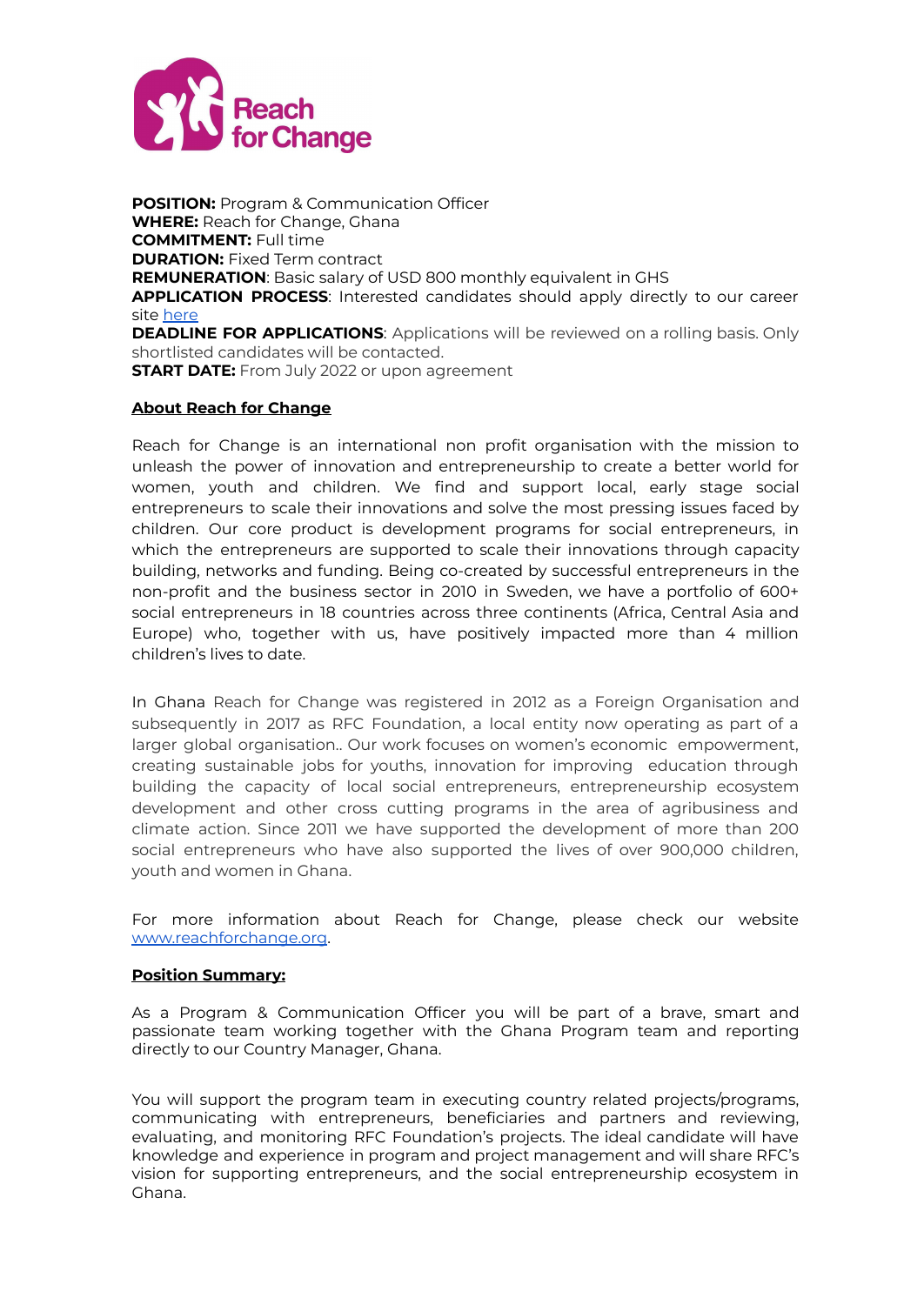

## **Primary responsibilities include:**

## **Programs**

- Participate in and support the execution and implementation of Reach for Change's overall programs in Ghana.
- Provide support to Reach for Change's social entrepreneurs, beneficiaries, finalists and applicants to grow their enterprises and contribute to social change in collaboration with the Program Manager.
- Handle administration of the projects, including Triannual reporting and collection of Impact stories etc. to the Central Program Team.
- Help develop relationships with key stakeholders and partners in Ghana to advocate for our programs, obtain their support and execute program strategy.
- In collaboration with the program manager, design and implement a search and selection process for such programs being run by Reach for Change.

# **Communications**

- Execute the country communication plan, in partnership with the Ghana country team and global communication team,, to achieve the programs, successful partner relations and external communication goals.
- Lead and manage the Social Media channels and engagement in Ghana.
- Ensure an online presence for Reach for Change Ghana and all its collaborations.
- Participate in measuring, improving and communicating our impact.
- Lead the production of local campaigns with support from the global communications team.

#### **Your shared team responsibilities include:**

- If necessary, and under periods of intense workload; help and support the rest of the organisation to achieve team and organisational objectives.
- Contribute to efforts to share best practice, ideas and experience on successful implementation of the programs externally and across the markets.
- Continue to build the sense of 'One Reach for Change' by promoting a collaborative culture and efficient sharing of resources across all Reach for Change teams.
- Responsibility to build and retrain your own knowledge about the field of social entrepreneurship and innovation.
- Share knowledge internally across functions and markets contributing to RfC continued development as a learning organisation and externally supporting RfC strategy on thought leadership and ecosystem development.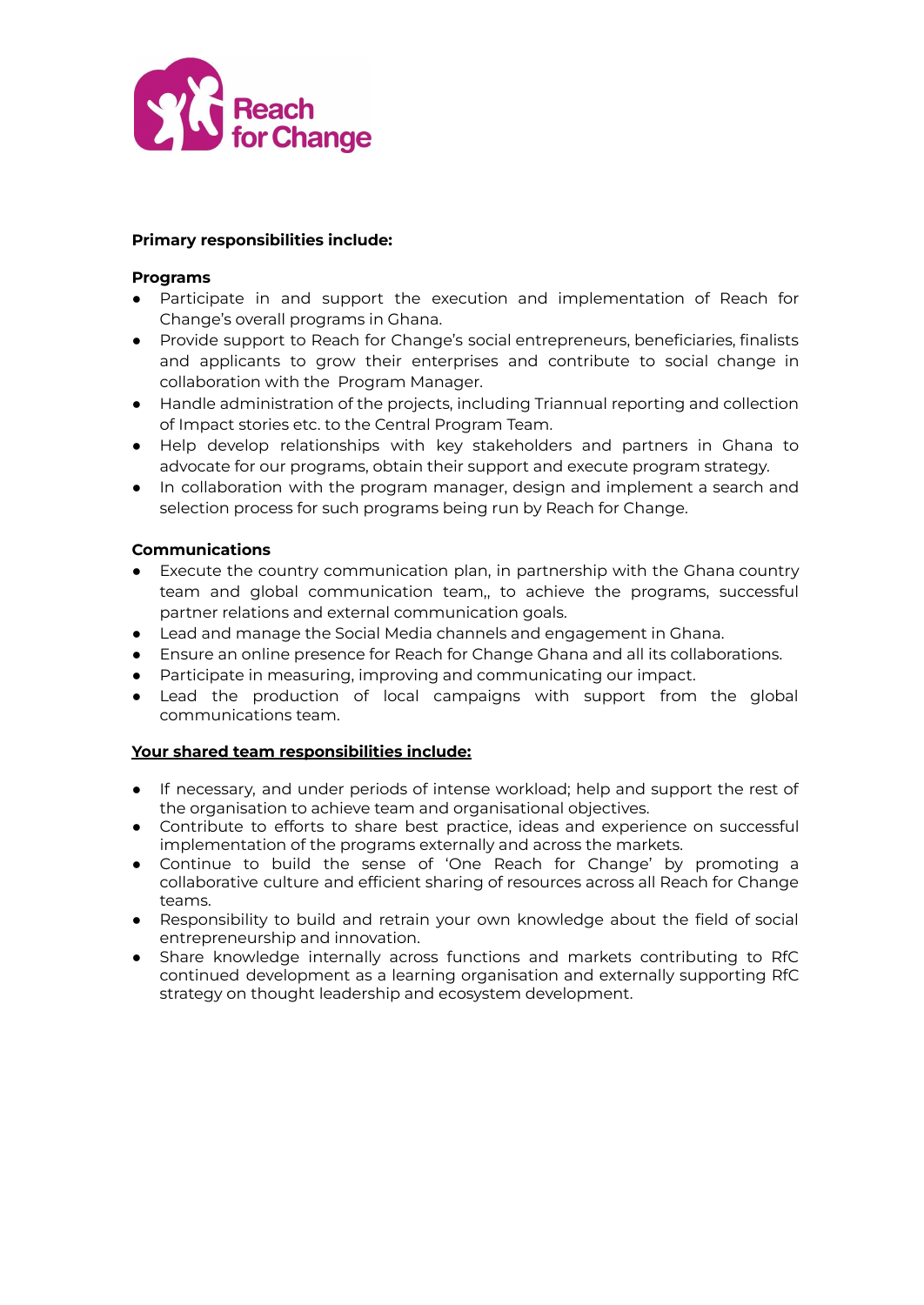

# **Competencies & Skills we are looking for:**

- Smart, brave, and passionate with an entrepreneurial mindset and cares deeply about improving the lives of children and youth
- Excellent organisational and administrative skills

#### Business & entrepreneurship skills

- Able to implement and use suitable tools and models to carry out activities and reach objectives as well as develop new tools and models.
- Knowledge of common needs and pitfalls of early stage organisations.
- Ability to prioritise during pressured time and follow through to deliver on time both in one's own work and in teams.

# People & communication skills

- Excellent communication skills in English, both verbal and in writing
- Experience in creative writing for web and social media and earned media such as writing press releases will be considered an advantage
- Ability to quickly understand and use web based applications and platforms will be considered an advantage
- Ability to receive and convey information from and between different target groups.
- Good abilities in networking and interpersonal communication.
- Demonstrated ability to work sensitively with diverse people, cultures, and communities
- Ability to facilitate teamwork by guiding, influencing and synthesising and helping a group reach a conclusion.
- Inspires others toward a common vision and fosters trust and ethical behaviour.

#### **Education & Experience**

- Minimum of two years' work experience, and familiarity in Entrepreneurship or business skill development in an NGO setting.
- University degree in business, economics, public administration or a related discipline.
- Experience from project managing, leading, driving or coordinating programs.
- Demonstrated experience in successfully implementing similar programs is particularly appreciated.
- Experience from work/volunteering within the philanthropic/non-profit or business sector will be an advantage.
- Knowledge and experience of local ecosystems and political structures.
- Experienced user of Microsoft Office/Google Suite and ability to quickly understand and use web based applications and platforms.